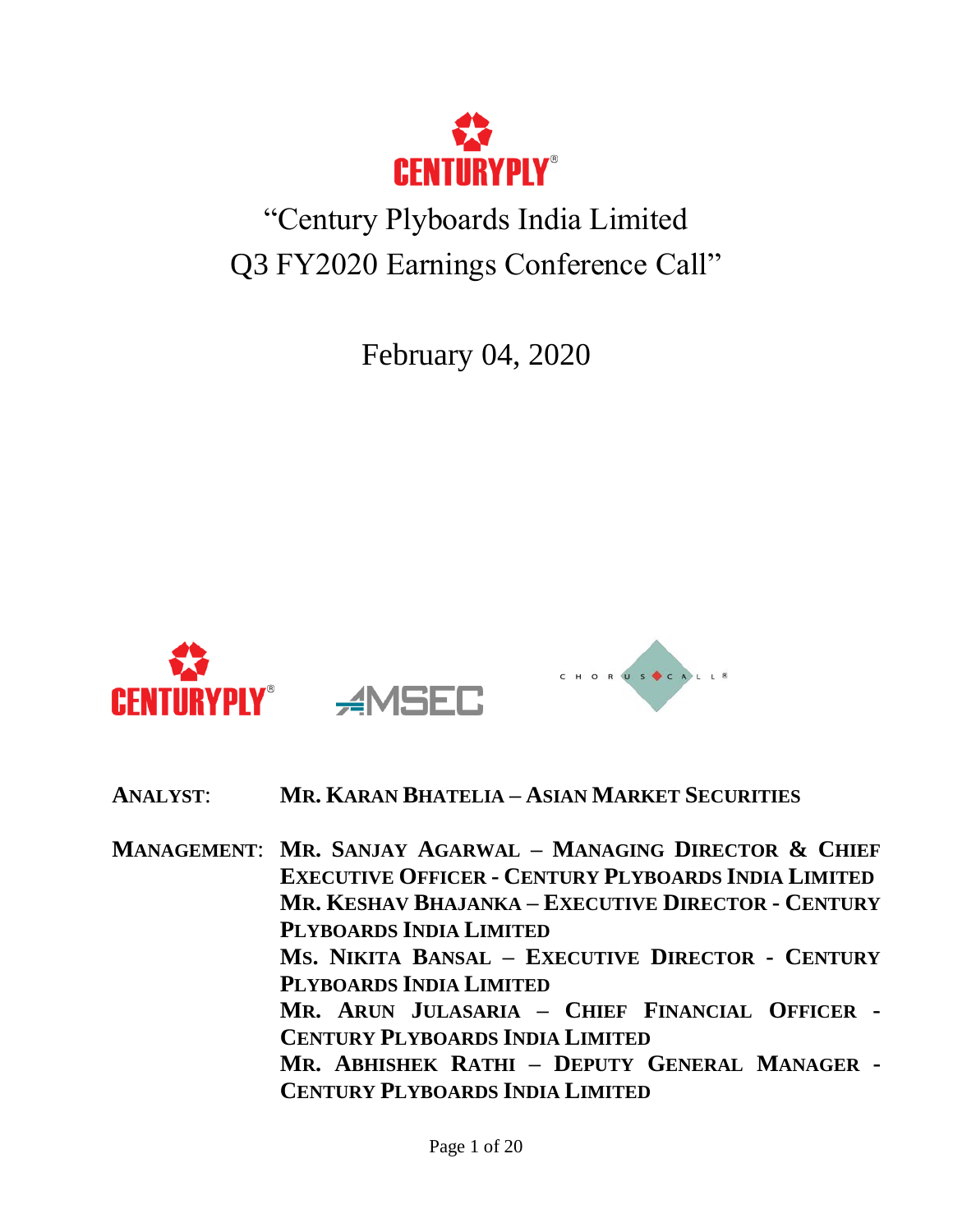

- **Moderator:** Ladies and gentlemen, good day, and welcome to the Century Plyboards India Limited Q3 FY2020 Earnings Conference Call hosted by Asian Market Securities Private Limited. As a reminder, all participant lines will be in the listen-only mode and there will be an opportunity for you to ask questions after the presentation concludes. Should you need assistance during the conference call, please signal an operator by pressing "\*" then "0" on your touchtone phone. Please note that this conference is being recorded. I now hand the conference over to Mr. Karan Bhatelia from Asian Market Securities Private Limited. Thank you, and over to you, Sir!
- **Karan Bhatelia:** Thanks, Nirav. Good afternoon everyone. On behalf of Asian Markets, we welcome you all to the 3Q FY2020 Earnings Conference Call of Century Plyboards India Limited. We have with us today Mr. Sanjay Agarwal, Managing Director and CEO; Mr. Keshav Bhajanka, Executive Director; and Mr. Arun Julasaria, CFO, representing the company. I would request Mr. Sanjay Agarwal to take us through an overview of the quarterly numbers and then we can begin the question and answer session. Over to you Sir!
- **Sanjay Agarwal**: Thank you all. Good afternoon friends. I am Sanjay Agarwal, MD and CEO of the company. I am joined by Keshav Bhajanka, our Executive Director; Nikita Bansal, Executive Director; and Mr. Arun Julasaria, CFO of the company. We all join together to welcome you to this conference call for our third quarter result.

I will start with a very different note today. As informed earlier, due to regulation changes by Laos government, our Laos facilities became unoperational, it is known to all of you although we are making all efforts to make it operational and viable again, we thought it is prudent to take impairment in current quarter. This impairment loss has adversely affected our standalone result by Rs.45.63 Crores.

As you all know the end-use of our almost all products is for furnishing, for doing interior of apartments and mostly new apartments. The situation of real estate is continuing to remain subdued. In such situation, we face double challenge of booking growth and maintaining profitability. In subdued market, booking growth and maintaining profitability go against each other. We have tried to balance between two. We are trying to maintain or improve our profitability with best possible growth. Barring impairment loss, as mentioned above or earlier, during the quarter under review, if we see our year-on-year performance, we had a low growth of about 3%. But the silver lining is our EBITDA margins improved from 13.4% to 16% as major part, financial year is now passed. For the whole financial year, we expect to achieve 5% to 6% topline growth and EBITDA margin of 16% against 13.5% in FY2019. Now I hand over to our CFO, Mr. Arun Julasaria to take you with macros for current quarter, post which we are open for question and answer session. Thank you.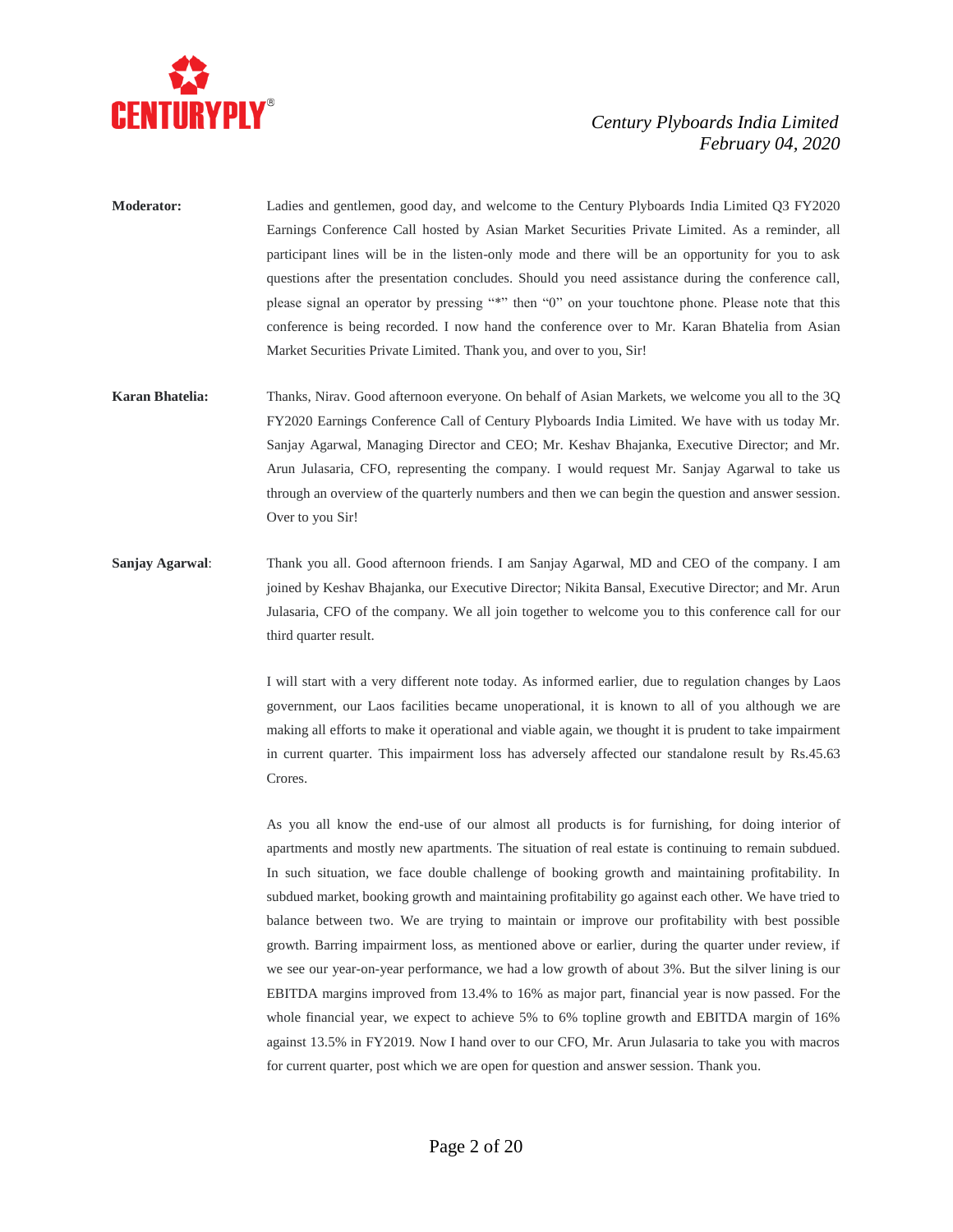

**Arun Julasaria**: Good afternoon ladies and gentlemen. First of all, I would like to mention customary disclaimer that this concall is just to disclose company's historical numbers and future outlook. In no way this should be construed as invitation to invest in the company. Results for the quarter along with detailed analysis is already mailed to you and also posted on Company's and stock exchange websites. So, I will not take much of your time to take you through and take you through only macros.

> Comparing year-on-year results, our net revenue including other operating income for the quarter has increased by 3% from Rs.578.89 Crores to Rs.595.42 Crores. Blended EBITDA margins were lower at 8.4% due to impairment loss taken. Barring impairment loss for Laos assets, our EBITDA margins for the quarter are significantly high at 16% compared to 13.4% in last corresponding quarter. Despite taking impairment loss of about Rs.46 Crores, our profit before tax for the whole year will be higher than FY2019.

> For the full 9 months despite foreign exchange fluctuations and liquidity prices in the market, we have optimally managed our treasury and working capital cycle. We are continuously reducing our debt from operational cash flow. We already prepaid our term loans taken for recently setup MDF plant. Our total debt level excluding current maturities, which was Rs.468 Crores in the beginning of the year is likely to go down to Rs.200 Crores by year end. Despite making capex of around Rs.800 Crores in the last 5 years, we are likely to pay all our existing debts by next financial year end. Any new debt will come for financing new capex only. With these words, I open the conference call for questions and answers. As promoters of the company are on call, I will request you to focus more on quality questions, query relating to number, etc., can always be mailed to myself or Mr. Rathi separately. Please go ahead with your questions and answers.

- **Moderator**: Thank you very much. Ladies and gentlemen, we will now being the question and answer session. The first question is from the line of Sneha Talreja from Edelweiss Broking Limited. Please go ahead.
- **Sneha Talreja:** Sir, first question is actually related to the Laminates division. In case you can highlight that why our volume growth has slowed down in the particular quarter along with some margin cooling off, secondly, we have also seen your realization slowing down in this particular segment any specific reason for the same?
- **Keshav Bhajanka**: You see last year we had deferred our catalogue launch. As such, our catalogue launch, which normally year-after-year takes place in July took place in September. As such, we saw a slow Q2 but a very good Q3. Here the base effect has therefore played a role and as such you are not seeing very high growth in terms of turnover. However, I think this will be corrected in Q4. Alongside that the EBITDA figures are substantially better than last year, we have done a 14% EBITDA as compared to 9% in the same quarter last year and we are going to look to improve upon the same going forward.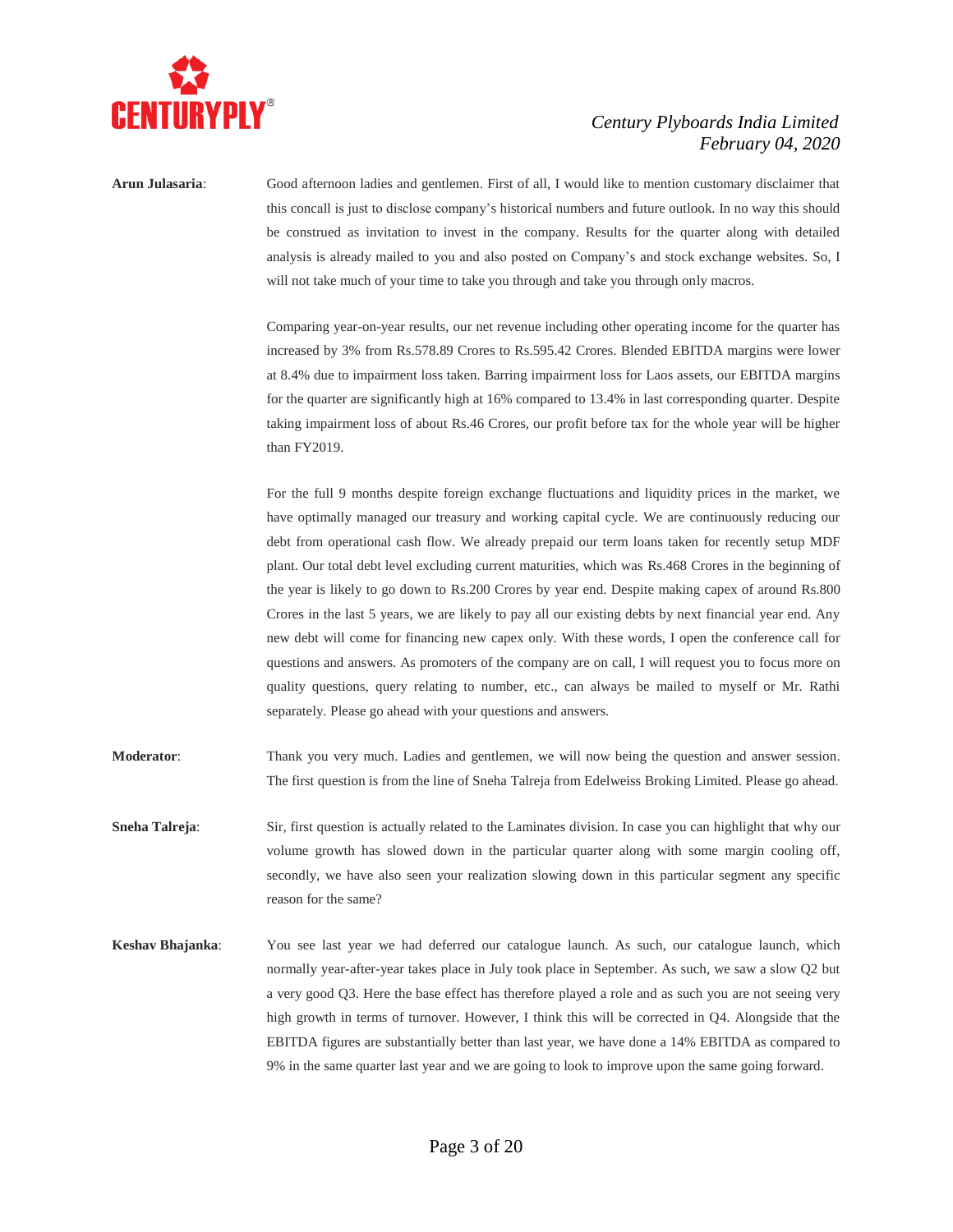

- **Sneha Talreja:** Keshav, you also mentioned in your presentation that you are looking out for around 13% of value growth in this particular division for whole of this year, so actually, if you speak, I think Q4 guidance would also remain muted if I just adjust for this number?
- **Keshav Bhajanka**: No. If you look at as on date we have 13% growth in terms of volume and I believe that we are going to maintain this so Q4 growth should again look at around 13% to 15%.
- **Sneha Talreja:** That is the value growth that we are talking about?
- **Keshav Bhajanka**: Yes, value growth.
- **Sneha Talreja:** What is the current mix in the Laminates division like how much is exports and how much is domestics?
- **Keshav Bhajanka**: Exports would be close to 25%, domestic would be 75%.
- **Sneha Talreja:** Any specific reason for fallen realizations in the particular quarter because I think for your peer we have been seeing increase in realization now?
- **Keshav Bhajanka**: We had increased the share of 0.8 mm as a percentage of our total basket. So, the profitability in 0.8 mm is quite good, but 0.8 mm sells at a lower price. Even though the profitability is good it will bring down average realizations.
- **Sneha Talreja:** So that is just a product mix change?
- **Keshav Bhajanka**: Yes.
- **Sneha Talreja:** Also, if at all you could just give some highlight that what is happening in the plywood front we have thankfully seen volumes growth coming back so if at all you could give some update with your loyalty program, where have we reached in terms of acceptance across pan-India level?
- **Sanjay Agarwal:** In plywood, actually, we are really not doing as well as we really want to. So there is some growth, but I will not claim that yes we are doing really well, but I really look forward. We have started loyalty programs with our dealers, with everybody in the system and I think these loyalty programs take a long time to really mature and deliver something for the company. So going ahead, I think we will see better times in next year, but right now I really do not see and I do not claim that we will really do better than what we are doing as far as this year is concerned.

**Sneha Talreja:** Sure. So I mean no specific green shoots that are visible in this particular segment. I think it will more or less remain here is what you are suggesting?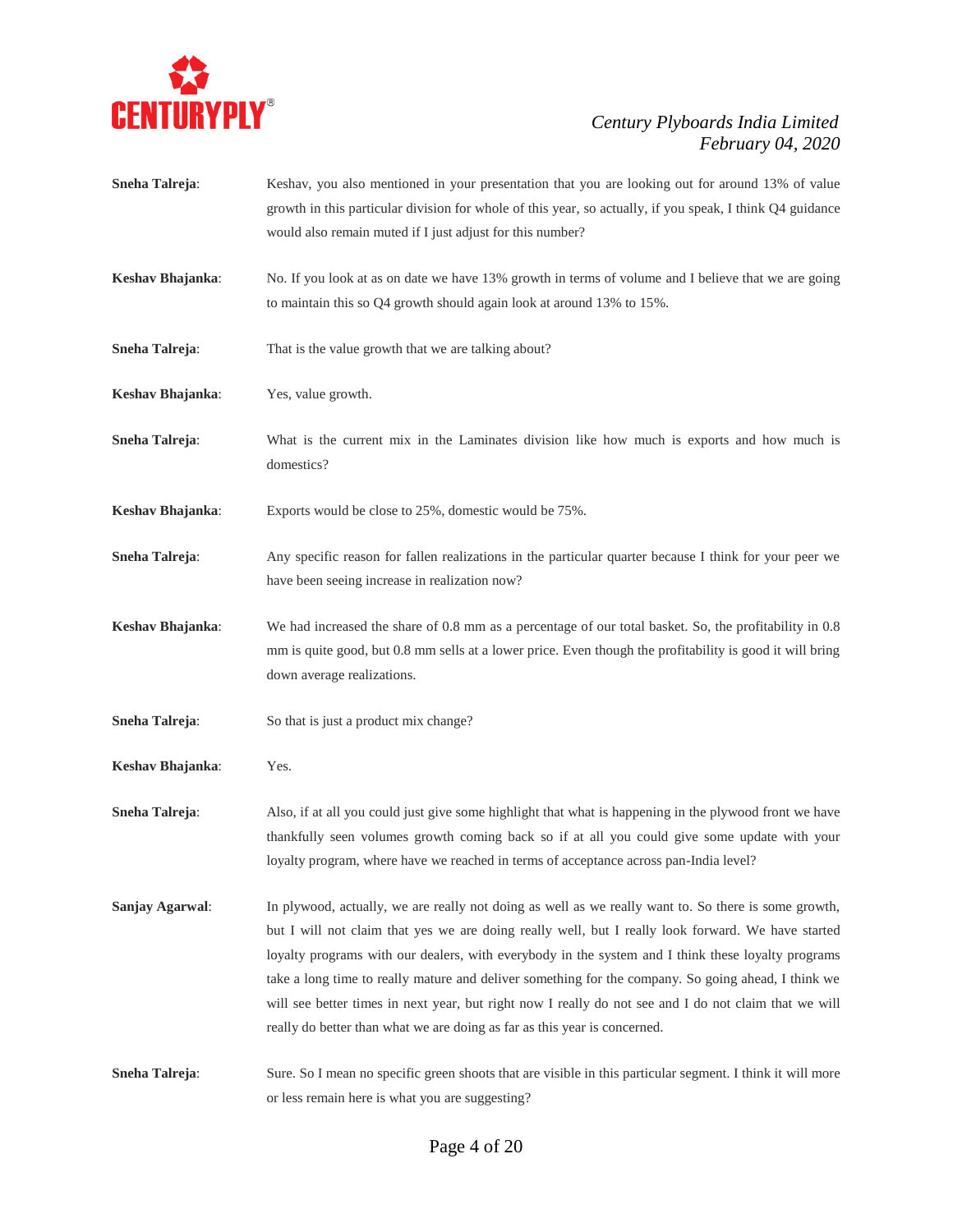

- **Keshav Bhajanka**: You see if you look at this quarter we have grown by close to 8% to 9% in terms of our core Plywood segment. I think that in the last quarter we should be looking at a similar growth. So for the entire year our growth should be 4% plus.
- **Sneha Talreja:** Right. I mean I just wanted to know your visibility beyond this next quarter in the sense are you seeing that demand is coming back or the strategy that you were adopting of implementing this program is over and now can we see the growth coming back from next year onwards?
- **Keshav Bhajanka**: I think that the market does not show any signs of investor respite, but we are fighting our way to a higher market share and as such the program that we have tried we cannot give you a definitive answer, but it is starting to yield some results. So going forward I can definitely see a double digit growth in the near future.
- **Sneha Talreja:** Sure. That is helpful. Just one last question if at all I can squeeze in now. For the MDF segment, now that you have I think finalized the plan could you give some color, what is the kind of capex that we are looking out for; you have also mentioned fungible capacity so how much is the capacity for MDF and particle board and what is the time line that you are looking at?
- **Keshav Bhajanka**: We have practically finalized the plan. The total capital outlay should be anywhere between Rs.450 Crores to Rs.500 Crores. It will be a combination line, which will have the ability to produce both, particle board and MDF. The capacity for particle board will be 900 cubic meters per day vis-à-vis the capacity for MDF close to 600 cubic meters per day.
- **Sneha Talreja:** What is the expected time line that we are looking at for this plant because we are almost running at optimum in both the cases?
- **Keshav Bhajanka**: You see what happened is that there is a stay order that has been put against all the licenses that had been issued by the UP state government by the NGT because of a petition that has been filed by certain local NGOs. The UP state government has taken this up very strongly and they are now having the senior council represent them in the NGT. The next hearing is on February 13, 2020. So we have shortlisted a land, we have already finalized the machinery, but we are waiting for the stay order to be lifted and once it is lifted we can go full steam ahead. I think it will take us 15 to 16 months post the date of the order being lifted to start production from this unit.
- **Sneha Talreja:** Thanks a lot, Keshav that was really helpful. I will come back in the queue for followup.
- **Moderator**: Thank you. The next question is from the line of Prashant Kutty from Sundaram Mutual Fund. Please go ahead.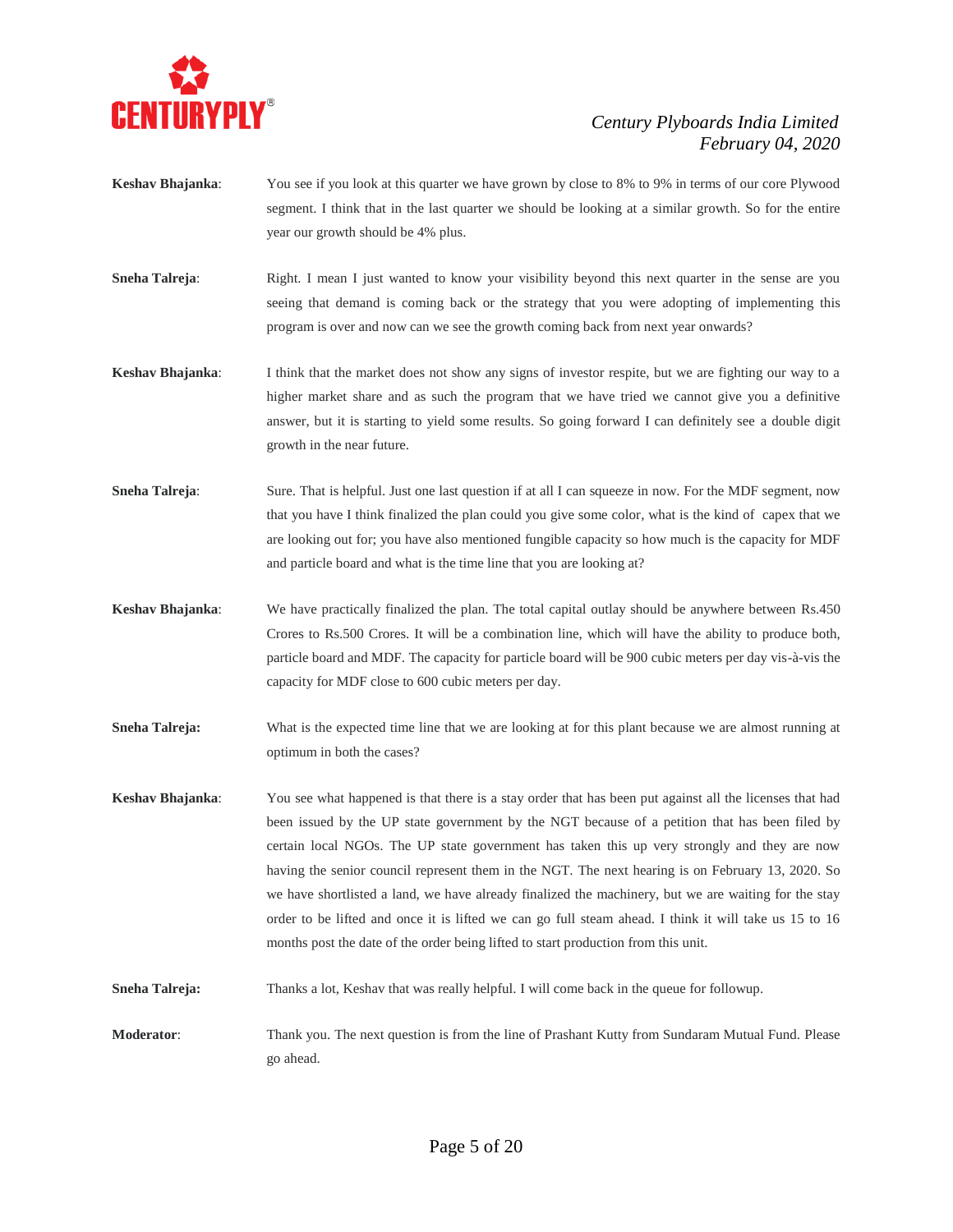

- **Prashant Kutty:** Just one question. I do not know if you highlighted this about the laminates in the starting or not, but growth in laminates seems to have come off this quarter, we were very confident of maintaining a double digit growth rate in laminates for the last few quarters, could you give us some sense as to why this growth has come off and secondly how is domestic and exports growth rate be at first?
- **Keshav Bhajanka**: Like I just explained, basically, last year, we had a very strong Q3 because the catalog was launched just before Q3. As such the base effect has resulted in a lower growth in this quarter, but yes, we should be back to a double digit growth in the next quarter itself and we will be looking to maintain a 13% plus growth for the entire year. The exports are about 25% of our total portfolio, domestic is 75%.
- **Prashant Kutty**: The reason as to why I asked this is while I understand you said the base was very high, but if I actually look at it from a sequential perspective also versus the previous quarter, our revenue numbers have fallen, so Rs.135 Crores revenue number was fallen to Rs.115 odd Crores so just wanted to understand that is it just base or has domestic moderated more, if you could just give us a sense in terms of how much is domestic grown at and how much is the exports grown at?
- **Keshav Bhajanka**: It is basically just base because if you look at it every year Q3 is lower than Q2. Q2 before Diwali is normally the time when everybody looks to finish off their homes and as such the demand for laminates, plywood, and all our products increases significantly. So Q2 for us is always a strong quarter and Q3 is a slightly weaker quarter. Like I explained to you last year there was a difference, last year Q3 was very strong and it was an exception to the norm rather than the norm. I think domestic and exports both have been flattish. I will get back to you with the exact numbers going forward or Abhishek can update you obviously.
- **Prashant Kutty**: Second question is on the MDF side of the business. You have said that you will take about 15, 16 months to commission this, but typically, from a capital outlay perspective, Rs.500 Crores of topline, what is the kind of topline should we assume similar kind of asset turns or are you probably expecting it to be a little better in terms of both MDF and particle board because you said it is a combination line and I am assuming that you will have a relatively better machinery and so on and so forth. So, are we looking at a relatively better asset turn in these facilities?
- **Keshav Bhajanka**: You see the asset turnover is likely to be very similar to what we have in MDF at the moment. However, one thing that we should take note of is particle board in terms of realization is slightly lower than MDF so that will change the dynamics, but the capacity utilization from this unit should be far better than what we have seen from our Hoshiarpur plant for the simple reason as it can produce both MDF and particle board. We can run the plant for half the month with 300 cubic meters of MDF and for half the month with 450 cubic meters of particle board so the capacity utilization or 100% capacity utilization should be reached much faster than our existing unit.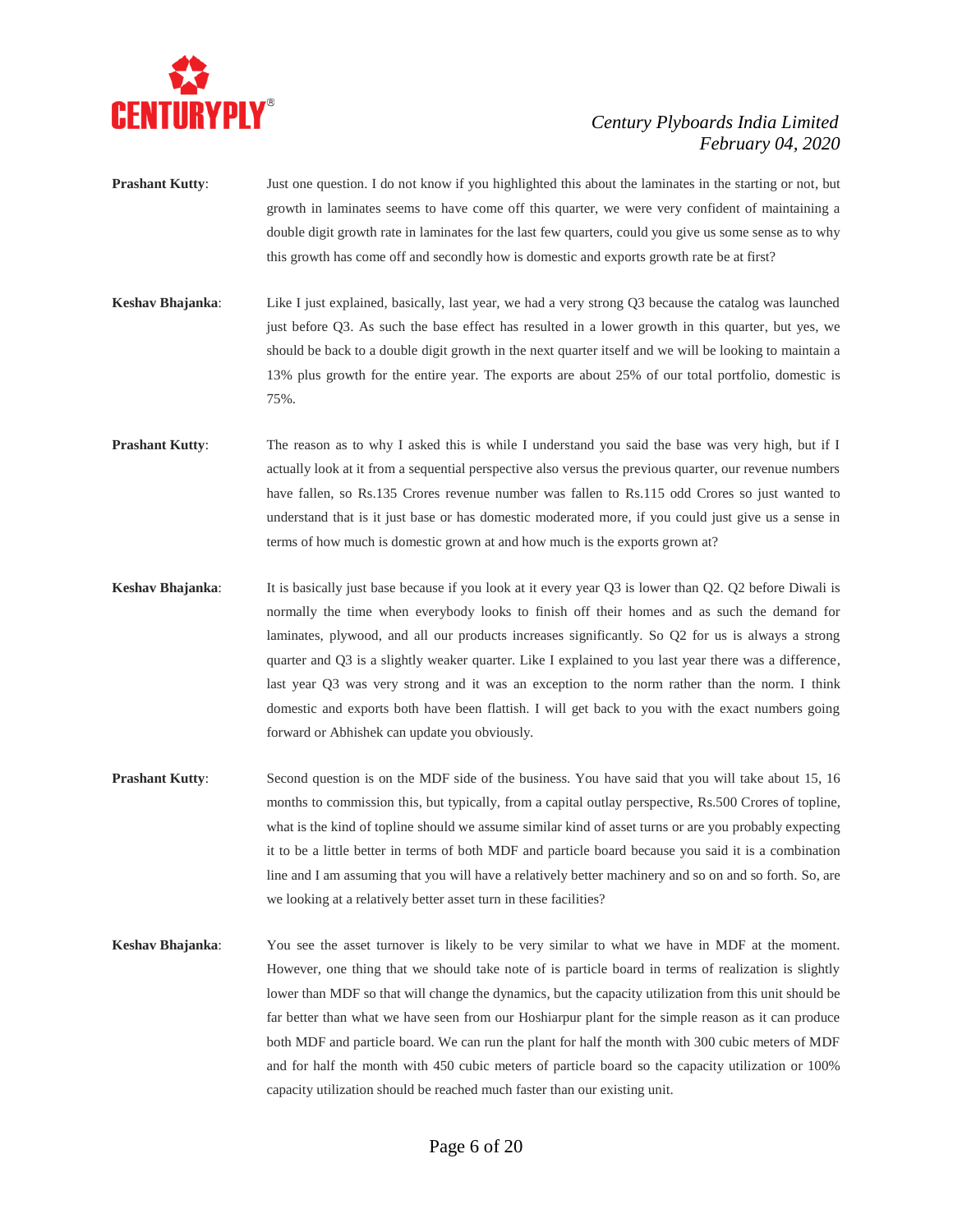

- **Prashant Kutty:** The last part is in terms of the MDF demand side and probably how is the demand supply dynamics right now we were probably running still a little short in terms of supply I think is that now largely complete, are we probably hearing any other players also kind of getting into the market or how is that situation panning out in terms of demand supply for MDF?
- **Sanjay Agarwal:** There is a plant coming up by Rushil in the South as far as MDF is concerned and even we have grown since last year, good growth. Actually, the growth we were expecting was much, much better, but still, yes, the growth in MDF segment is quite good and we have grown. The others have also grown. I think you will find similar kind of a growth in other manufacturers also, but due to these two, three new manufacturers coming in the South we are not so related to it does not affect us much. In North there are very small capacity coming up, so I do not think that we will have a problem, but yes, they will lap up some of the market maybe because I think these two plants are 200 cubic meter each, so they will take up some of the growth, which is coming in. I really expect in MDF, I really expect the market to grow much, much better in coming times if the economy improves and whatever the figure for the January manufacturing index is much better so if it continues I am sure that it will help us.
- **Prashant Kutty**: The Laos as of now we have provided it for completely entire impairment is provided, right just a clarification on that part?
- **Arun Julasaria**: In fact, we have taken the impairment on the basis of realizable market value of the assets. So, this is we have estimated what we could realize by selling all the assets. So, on the basis of that, we have taken our higher side, but we cannot say, there may be in fact out of our Rs.75 Crores investment we have taken about Rs.46 Crores. Finally, there may be Rs.5 Crores here or there when we finally dispose of the assets. As we said in the beginning we are trying to revive so we have taken to say higher side you could say.

**Prashant Kutty:** Thank you very much.

**Moderator**: Thank you. The next question is from the line of Manoj Bahety from Carnelian Capital Advisors LLP. Please go ahead.

- **Manoj Bahety**: I have a couple of questions. First one is on MDF. Considering the stay order in UP, is there a plan B, like if this stay order does not remains for next 3 to 6 months in fact the thing is that already I think we are late in terms of putting new capacity. Already, I think we are at optimum capacity utilization so just wanted to understand like for next 16 to 18 months how you are seeing the growth considering MDF like already we are at optimum capacity utilization so this is my first question?
- **Keshav Bhajanka**: When we came into MDF in the year 2017 everyone said you are 7 seven years too late. So, while I do agree that we are close to optimal capacity utilization, but we are figuring out ways to increase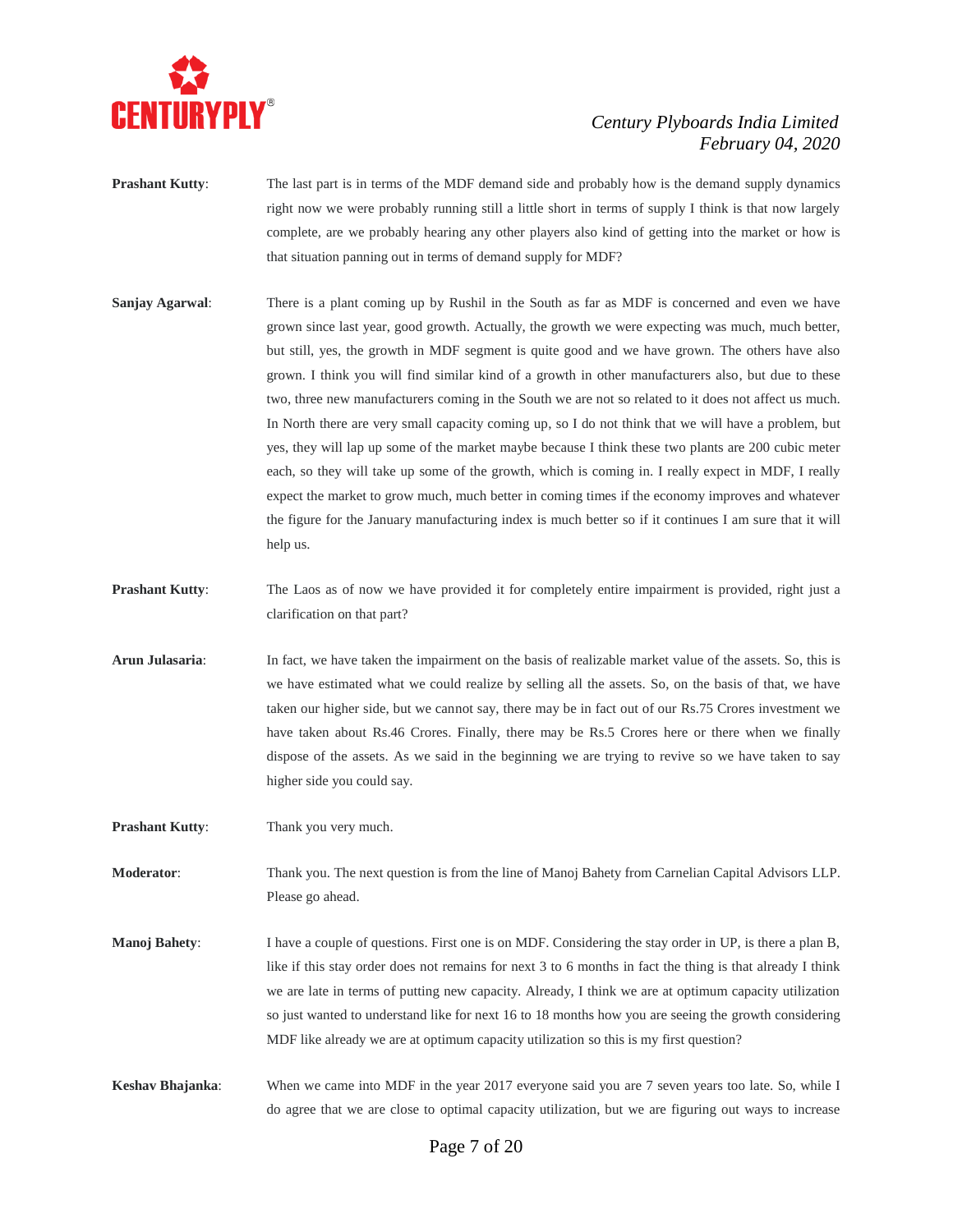

capacity utilization even for this plant can be run at 115% to 120% of the rated capacity. So, we are figuring out ways of how to do that. We have hired a very senior consultant, and they are working with us in the journey of how to increase capacity utilization further. When it comes to Uttar Pradesh, there are, of course, a lot of plan B, but the reason we are focused on Sitapur and on Uttar Pradesh are because it has the lowest cost of timber and it has the lowest cost of transportation to our primary catchment, which is the North and Central India. We had a license in the South, but setting our plant in the South today is not very economical. We have a shed already created in Hoshiarpur, but again ramping up capacity in Hoshiarpur where the price of timber is higher than the price of timber in Uttar Pradesh did not make the economic sense to us. As this is a long-term decision, it is not a decision for 6 months or let us say for 1 year, it is a decision for the next decade and more. We have decided that we will wait for the outcome of the Sitapur and the UP case. I do not think it will extend beyond 6 months, but if it does, definitely, we do have plan B and a plan C as well, but at the moment we are focused on plan A.

- **Manoj Bahety**: This 20% expansion whether it will require some capex or Brownfield capex?
- **Keshav Bhajanka:** No, zero. This is all going to be due to operational efficiency and a reduction in the overall unplanned downtime of the plant.
- **Manoj Bahety**: Based on like initial discussions with the consultant what is the probability that this 20% kind of efficiency can be achieved?
- **Keshav Bhajanka**: The consultant says 100% we need to wait and see, but let us work it out and we will get back to you.
- **Manoj Bahety**: My second question is just it is a bookkeeping question. I was looking at like fund flow summary. In fact, like our balance sheet has seen significant improvement in terms of reduction in debt as well as containment of working capital, but there is one line item which says that increase in loan from related party of Rs.95 Crores what it is and why it was required when the company was generating good amount of operating cash flows?
- **Arun Julasaria**: In fact, whenever promoter save extra money they give to the company and I borrow from them at lowest interest rate. I replace it with higher interest, which I am borrowing from bankers. I borrow it at the lowest interest rate I pay to any third-party. So, this is just only replacement of higher loan with lower interest loan.
- **Manoj Bahety:** Got it. Thanks for taking my questions and wish you all the best.
- **Moderator**: Thank you very much. The next question is from the line of Ashish Kumar from Infinity Alternatives. Please go ahead.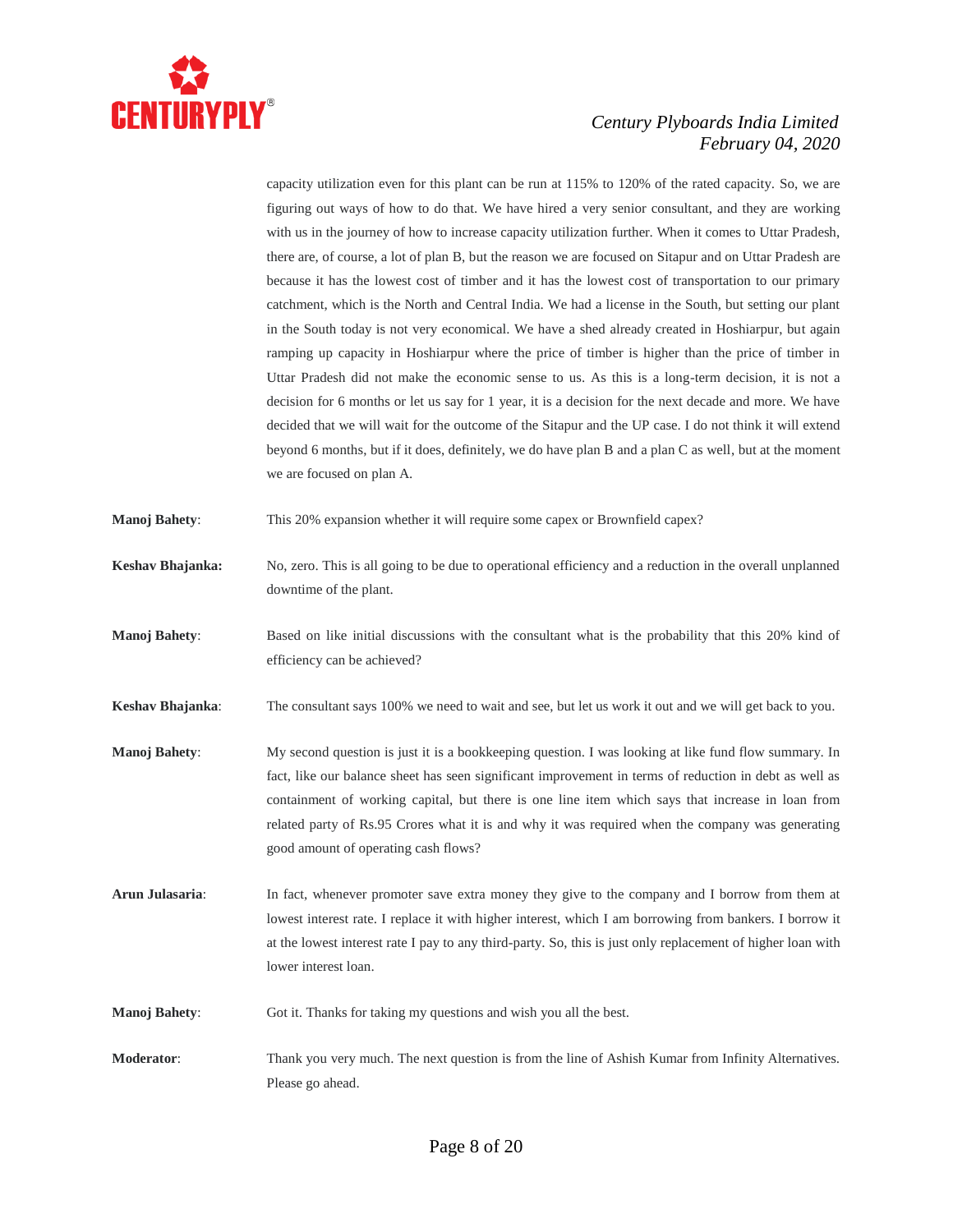

- **Ashish Kumar:** I think I had a question rather two questions. One was in regarding to face veneer from Gabon and other sources, where are we in terms of sourcing of that and has the Gurjan fiber from Burma started to come back again for us?
- **Keshav Bhajanka**: So, let me break this into 2 parts. With regards to Gabon, there is a lot of oversupply in the market because there have been n number of units that have been set up in the markets. As such, what we have observed is the realization has fallen and the cost of raw material has remained the same. The Gabon units right now are not profitable. So, our unit is ready for beginning production. We have deferred it by say a quarter. We should start production around April. We are going to rely on Gabon and Myanmar both for our own in captive demand and whatever material is produced as B and C grade other than our captive demand is going to be sold into the market. So, what we are doing is we are consciously reducing our veneering activity because at this point in time there is a lot of fluctuation in the market. There is a lot of uncertainty so we are only going to manufacture so much as is relevant for our in-house domestic capacity and whatever excess B and C grade is generated we will be selling to the market. So, our stake in commercial veneer will continue to remain small.
- **Ashish Kumar:** So, we have been seeing this 50% dip in commercial veneer, in fact, for the last few quarters do you think it will go down to almost near zero or we are at the bottom of where we should be?
- **Keshav Bhajanka**: I think we are close to the bottom of where we should. Once the Gabon plant starts operations maybe it will increase slightly, but that is just going to be a replacement of the commercial veneer we are buying from the market. We are going to be sourcing from our own units and the remnants are going to be sold into the market. So, there is going to be no substantial increase. Yes, there could be a slight increase once Gabon starts.
- **Ashish Kumar**: What about Gurjan, the Burmese face veneer?

**Keshav Bhajanka**: So now in Myanmar because all the manufacturing units are actually shut down, so the cost of timber has fallen drastically. We are sourcing Gurjan for our own unit and again the excess that is produced, the B and C grade, is being sold to the market. We are going to limit our activities to the same in the near future as well.

Ashish Kumar: But do you have no problems in terms of what you require for your own capacities currently?

**Keshav Bhajanka:** No. We have no issues. In fact, currently, considering the supply glut in the market we were doing a calculation where purchasing from the market might be a better option than sourcing from Gabon at least for the next quarter.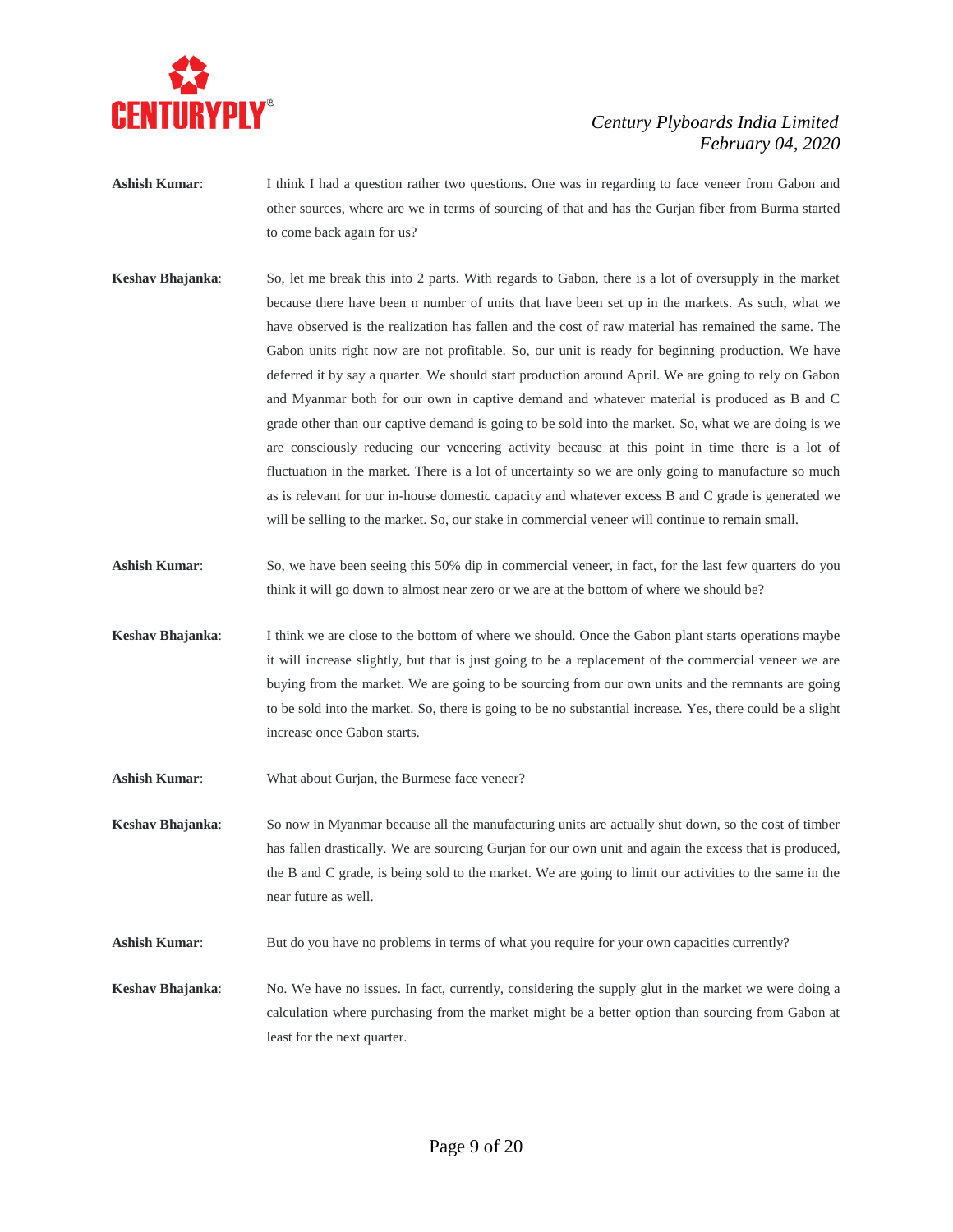

- **Ashish Kumar**: In terms of the plywood demand at the middle and upper end, you said that you continue to see market will continue to remain sluggish, any green shoots that you are seeing, some of the people kind of seem to indicate that there are some green shoots, but any green shoots that you see?
- **Sanjay Agarwal:** I think one thing, which has really happened and which is really good is that everybody in plywood industry is now more alert, are trying much, much harder, at least I can speak about CenturyPly and everybody in the whole system has become so active, and now we are trying to go deeper in the next phase, so all these things will certainly come out with a great result, but yes whenever a change such kind of a change happens, it is going to take some time. So, I still do not really project too high a growth. I had been always telling that we will be about at 6%, 7%, 8%, 9% growth. So, I think that is the growth I still expect today and I will say at the moment, which is too good. Rather I now believe that we have been saying that it will be good, it will be good now let it happen and then we come out to you and say that yes we have done it. I think that is the better way to do it.
- **Ashish Kumar:** Hope and wish you all the best. Thank you.
- **Moderator:** Thank you. The next question is from the line of Karan Bhatelia from Asian Market Securities. Please go ahead.
- **Karan Bhatelia**: Sir, when do we see the real benefits of GST, e-way bill on the plywood industry because if you see the other building material verticals, their growth has been way better than what we are doing in the plywood segment so at the industry level where can we expect the benefit to really kick in because if you see the share of unorganized in plywood is still where it was 3 years back?
- **Sanjay Agarwal**: Absolutely and the reason is also very clear, you see. Unorganized is still doing what it used to do. There is no change in the modus operandi. So yes, if the difference between us and them was 40% to 45%, it has reduced maybe to 35%, but then still that is really not helping because still the gap is too big and they are still resorting to all kinds of methods, which they used to do earlier, but the way the government is going I am sure it will take some more time, yes, but then I am sure that they will plug in all the loopholes and the benefits will come. But yes, it is a slow road. It is a long track, but I am telling you we are now no more dependent on and we are not waiting for this GST to give us result. Whatever will come will come slowly so it will be factored in, and it will not be like that overnight some changes are happening, no that will not happen, but the way now we are working in our processes and in the markets and with the consumer, with our influencers, with our distribution system, I am sure all these things will have to give results, but yes, any such change takes time. So, it has been about a year on we have been on this, about a year or maybe a little more on this and I do not want to promise you that yes this and this time something will happen, but yes, something will happen. That much I am sure.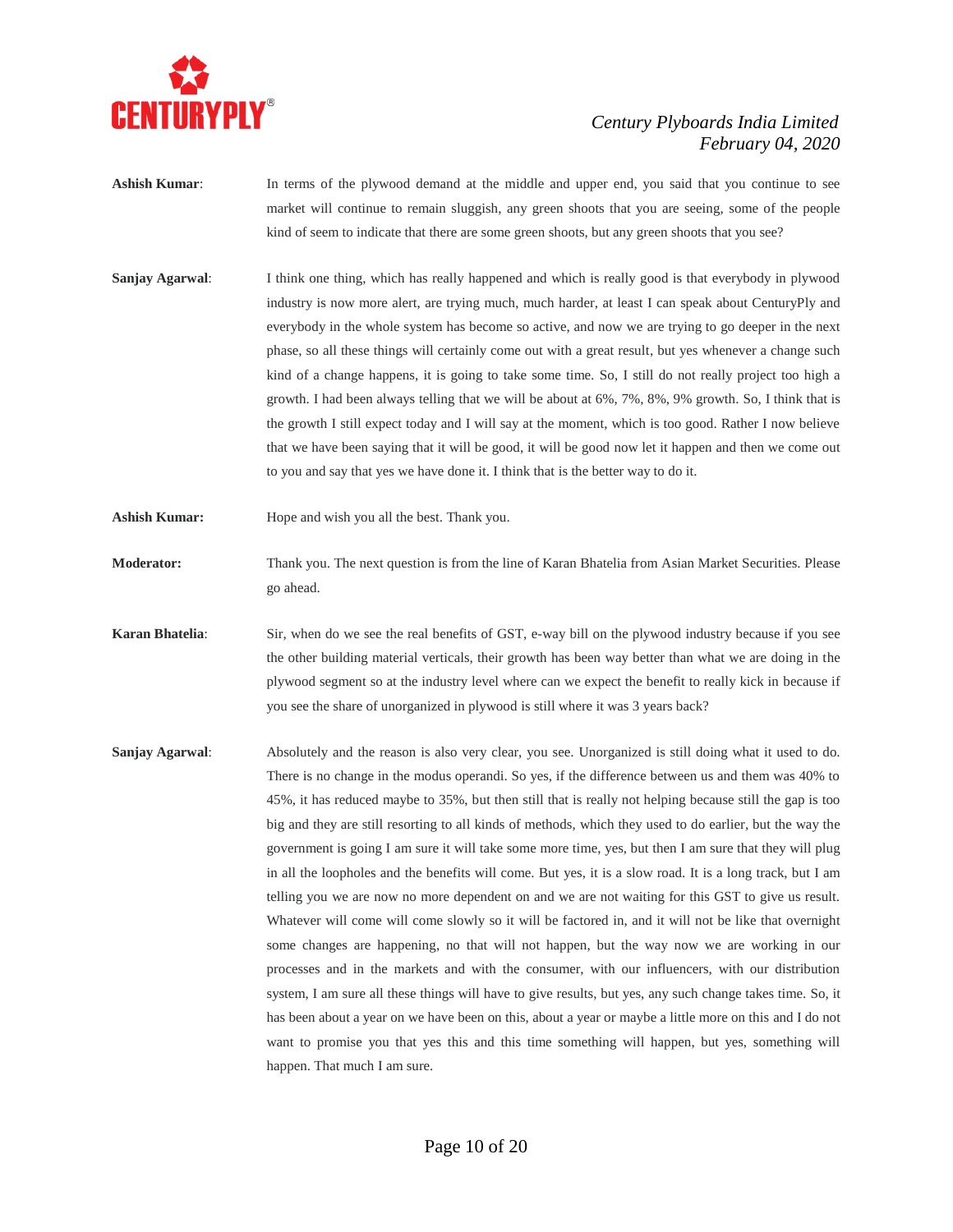

- **Karan Bhatelia:** How are things on the under billing side because in tiles we have seen some dip in the under billing invoices so do we see similar thing for plywood?
- **Sanjay Agarwal:** You see in plywood, what has happened, people are still delivering without invoice, people are still delivering at 30% invoice value, and people are still delivering 2 trucks on the same invoice, so everything, which was happening earlier, is happening today. Even they are paying less wages to labor, they are not paying full electricity bills, so everything, whatever was being done earlier, is being done today. The only difference is we have our duty has become little lesser than earlier. It was 28%, 29%. compared we are now paying 18%, so that much difference has come down. That is all.
- **Karan Bhatelia**: On particle board, are we looking at similar debottlenecking exercise like we are doing in MDF until the UP capacity is up and running?
- **Keshav Bhajanka**: Yes, we are. We are looking at a similar exercise and in particle board I am very confident that we will be able to unlock at least 20% or 25% additional capacity within the next 2 quarters as such.
- **Karan Bhatelia:** With both incremental capex?
- **Keshav Bhajanka:** This is going to be nominal capex. You can say it will be less than Rs.4 Crores.
- **Karan Bhatelia:** What is the number for MDF capacity expansion?
- **Keshav Bhajanka:** Zero. MDF, it is just a process change, like I mentioned earlier. It is going to be debottlenecking and a reduction in the number of unplanned shutdowns.
- **Karan Bhatelia:** Yes. How much capex are we looking for MDF for the small capacity expansion?
- **Keshav Bhajanka:** Zero.
- **Karan Bhatelia:** That is it from mine.
- **Moderator:** Thank you. The next question is from the line of Pankaj Tibrewal from Kotak Mutual Fund. Please go ahead.
- **Pankaj Tibrewal:** My first question is on MDF. On the margin front we have seen a year on year in terms of earlier we were at higher level then we dipped down and then we have again come back to 23%, 24%, how much confidence you guys can give us in terms of sustainability of the margins on MDF?
- **Sanjay Agareal:** In MDF, you know that earlier, there were problems when the new capacities of Green and new capacities of Action had come. At that time, the prices have dipped, every month it was dipping and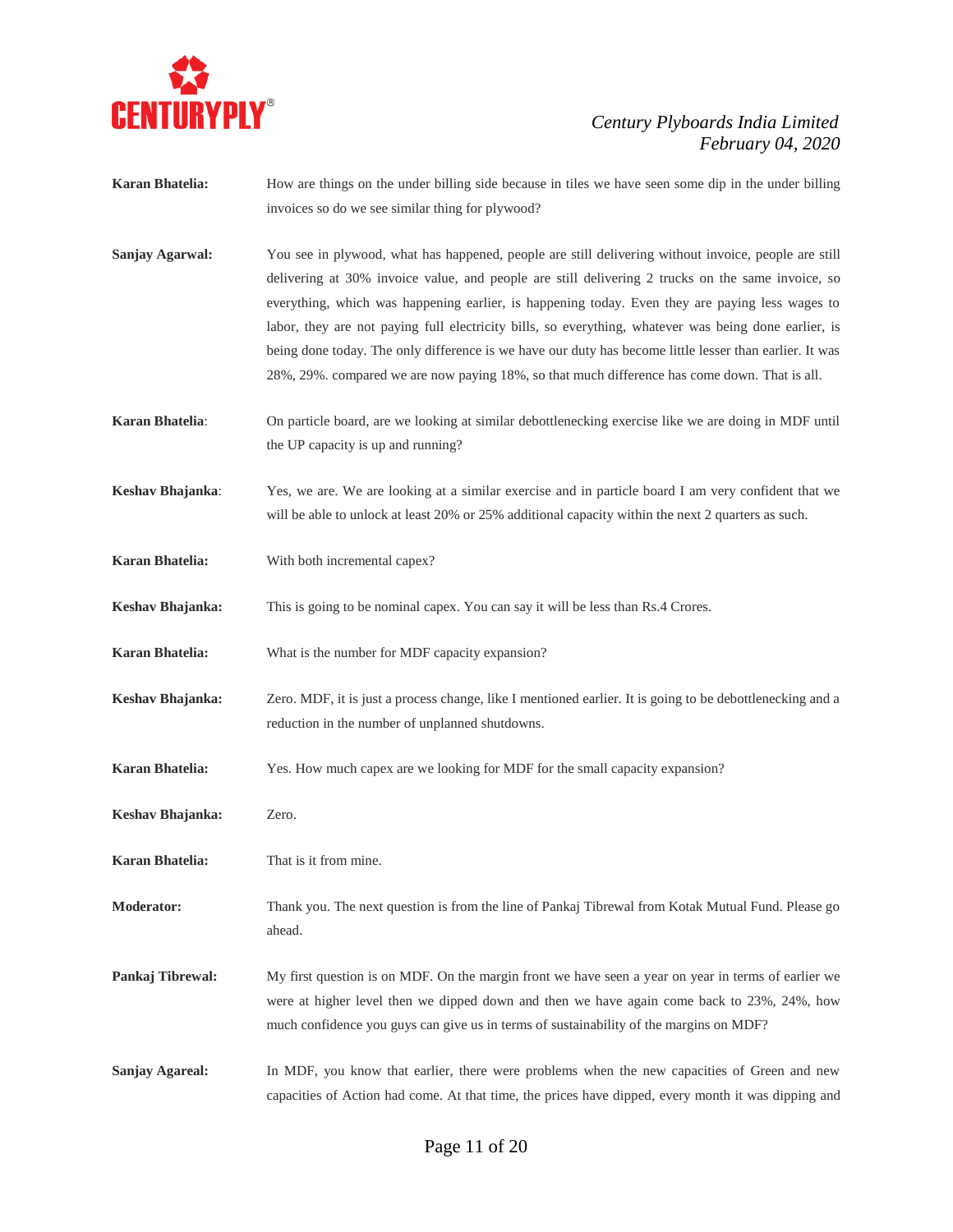

that is actually the profitability went down at that time and after that it stabilized and now whatever benefits or more better profitability you are seeing is only because of the better capacity utilization and a little more efficiency in the plant. So these are the 2 things, which are happening. So now if I can actually reach 100% capacity utilization or 105% capacity utilization, which we, of course, are trying, the profitability certainly go up and you will see that in the particular month I think last year, January, our plant had shut down for some time, and the profitability has really gone down. So right now, it is all game of actually higher capacity utilization.

**Pankaj Tibrewal:** So, you believe that 24%, 25% margin is sustainable or does it have an upside bias looking at the environment today?

**Sanjay Agarwal:** Upside I will not say because there are always chances of price falling, competition, but then I can see that, yes, we can sustain this, if something really drastic does not happen. Until then I think we will certainly sustain this.

- **Pankaj Tibrewal:** My second question, Sanjay, to you, is that on the plywood side this is the almost sixth year as the profitability of this division is in the range of Rs.180 Crores to Rs.200 Crores. Yes, growth has been anemic, but the surprise has been the margins, which have been dipping down for the last 5 years and this quarter it made a new low of 12% almost. So just trying to understand that what are the efforts you all are doing as a management team to make sure that yes, growth is a little anemic, but at least profitability, which was very strong at 16%, 17%, which has now dipped to 12% can revert back, the job you guys have done on laminate, the job you guys have done on MDF is really commendable, coming back to the profitability normalization, but the same thing has not been seen in plywood. So, can you help us understand?
- **Keshav Bhajanka:** So as you said, in this quarter, the profitability was quite low, about 12.5%. The basic reason behind low profitability in plywood for this particular quarter was that our cost of goods sold went up slightly by about 0.3%, 0.4%. Decorative plywood, which is a considerable chunk of our profit reduced in profitability impacting about 0.5% of the EBITDA. Commercial veneer, I have told you, has gone from a lucrative business to a loss-making business. As such we are curtailing our activity. So, the 15%, 16% EBITDA margins that we would see in plywood earlier they also had the contribution from commercial veneer, which as a segment now we are trying to distance ourselves from. So, I am very confident that we will be able to revert to at least a 13% plus EBITDA level by the end of this quarter itself, but going forward it is going to be a slow and a consistent journey to get back to 14%, 15%. Maybe over the course of the whole of next year we should be targeting a 14% EBITDA margin, but at the moment this quarter the visibility I can give you would be closer to 13%.

**Sanjay Agarwal:** I would like to tell one more thing. If you heard or read our earlier recordings, when we were doing 15.5% or whatever, at that time, even our comments were that we will be very happy to retain and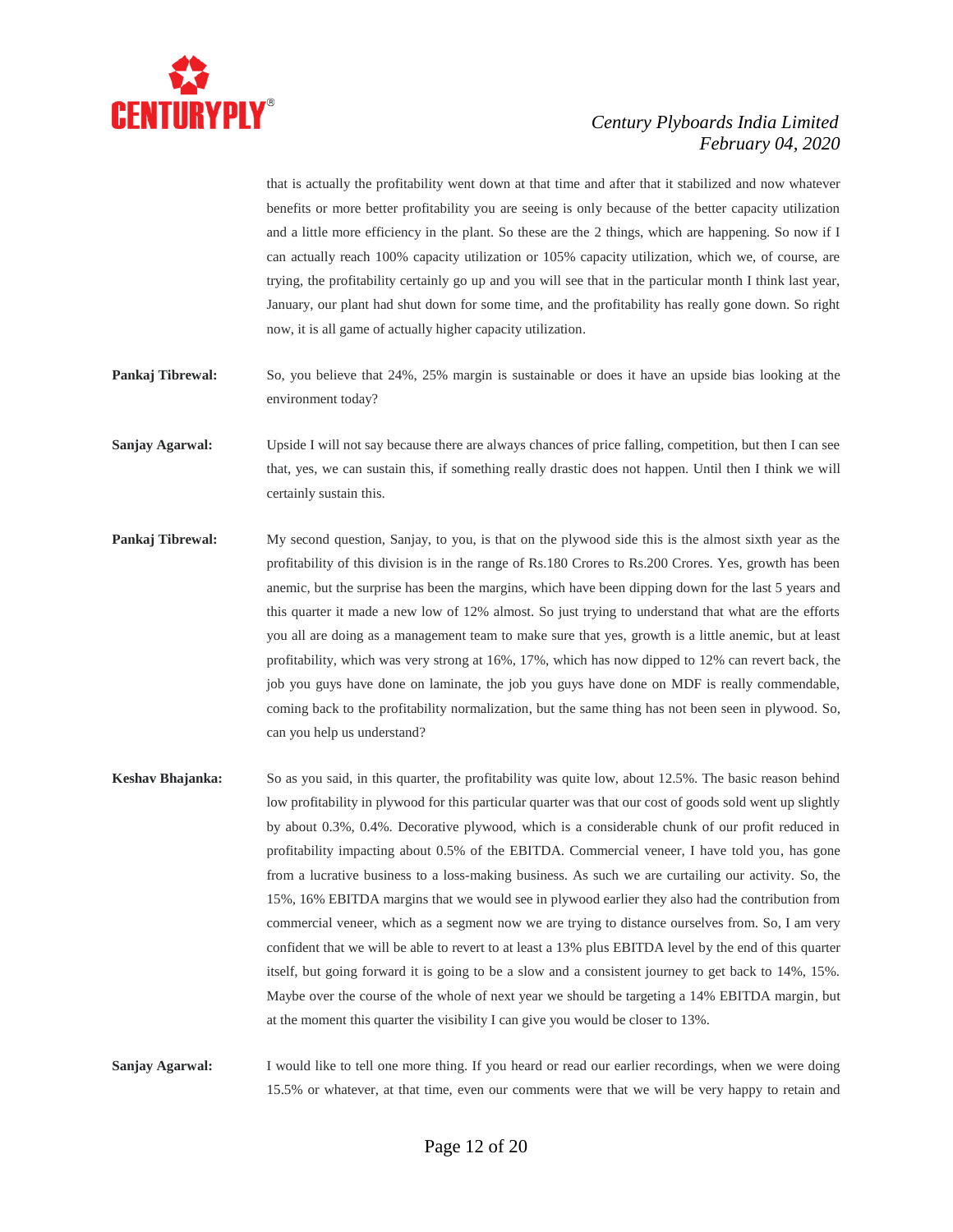

sustain at about 14%. That was our comment at that time also. So, we were too aggressive on these things. So, we do not want to really promise you and then go really bad. So, if you look at our past recordings, you will find that, that is what we have always tried to tell you.

**Pankaj Tibrewal:** What efforts, ultimately proof will lie on the execution, but what efforts you guys are putting in as a management team to make sure the growth revise back because the brand is strong, distribution is strong what are you guys doing can you help us understand a bit of it, please?

**Sanjay Agarwal:** We have been away from branding and I believe that in last 3, 4 years, so we will be probably going in for a little more branding. The second thing we are getting into, actually purpose is or our most important thing we are doing is the distribution network and the distribution network is the one thing which we have been working for more than a year and I have been speaking about it, I think, in every conference. I guess we see that, yes, we are going deeper, we are doing better, but still there seems a lot of work is to be done and we find that we are quite popular in the cities and the bigger towns versus the smaller town people really so aware about us. So even that is, again, another challenge we are seeing at the moment. So yes, the work is happening. This kind of a work I do not think what we have been doing in last about a year's time we have ever done in our life actually.

**Pankaj Tibrewal:** So ultimately, something should come out. Wish you guys all the best. Thank you.

**Moderator:** Thank you. Next question is from the line of Sneha Talreja from Edelweiss Broking Limited.

**Sneha Talreja:** Sir, just wanted to understand a bit about the laminates industry, bit of a channel checks and everything suggests that there have been new capacity additions taking place, there are a lot of plants, which have got commissioned. can you just highlight, are you seeing those kind of plants impacting you and how many of such plants would have been added and at what scale are they operating?

**Keshav Bhajanka:** So 100%, yes. There have been a lot of capacity additions in the recent past. I cannot give you authenticated data because honestly, we are not ready to do the same, but they are definitely creating an impact in the market. A lot of the lower end segments are now flooded with material that keeps reducing by month-after-month, but frankly we are not present in that segment, in 0.6 mm or in 0.55 mm. That grade of material we will never process. So, I think it has not impacted us to that extent, but yes, in the overall market, there are new capacities that have come in and when new capacities come in, the first tool that they use is price, try and offer cheaper prices to the market. As of now it has impacted demand slightly, but I do not think it has had a big impact on the branded sales yet.

**Sneha Talreja:** Sure, Sir that was helpful and are these players also into exports market like dumping into exports? Or are they just present until now in the domestic market as such?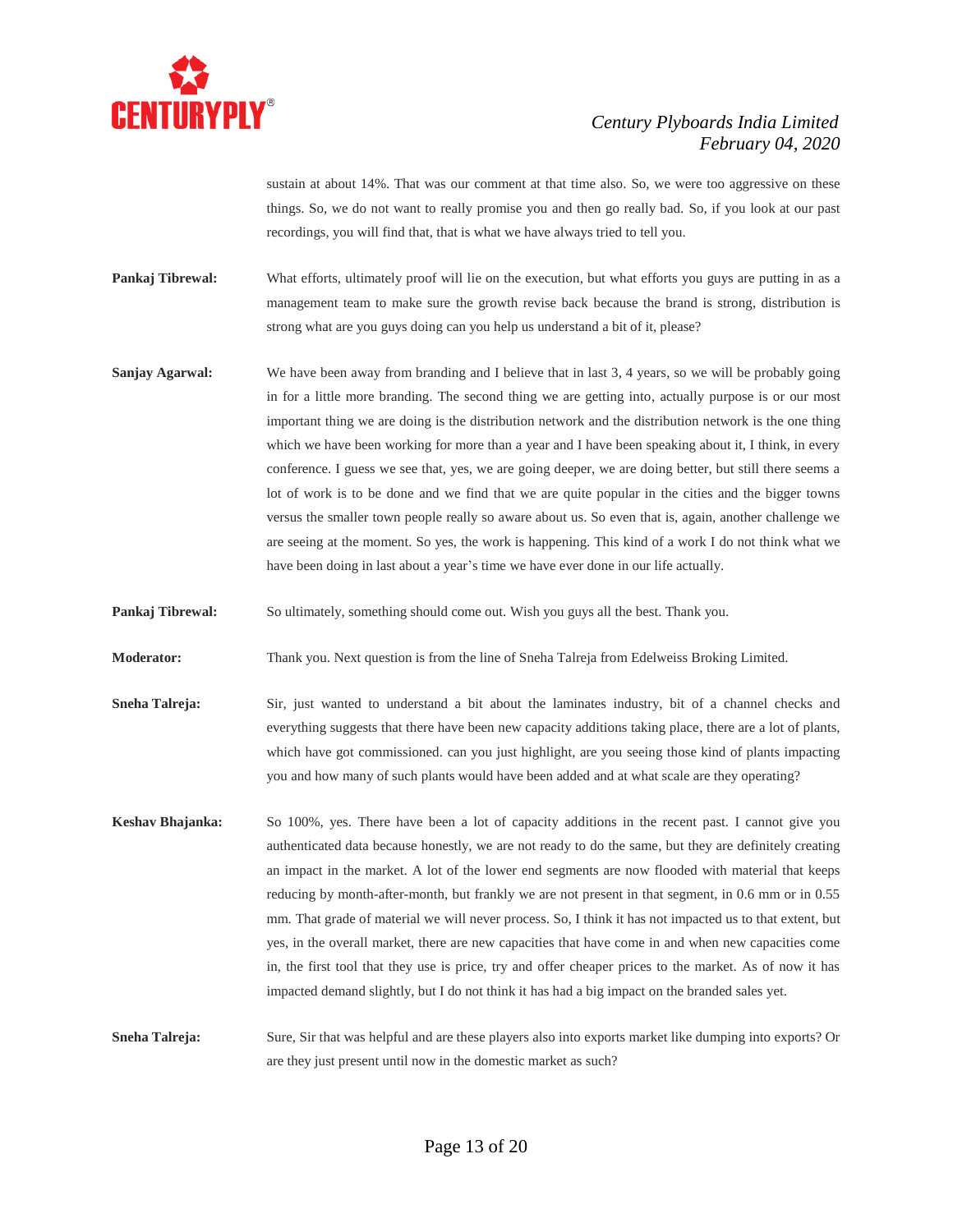

- **Keshav Bhajanka:** You see there are 2 kinds of export markets. One is where you export liners, liners you would be exporting at maybe \$3.5 to \$4, which would be a very low realization where you are not making any money. It is just about maintaining and recovering your overhead. So a lot of these players may have moved into the liner market, which is a mass market, but when comes to export of decorative laminates you will need to maintain certain quality standards. That is not the capability of all the players that are there in the market. New entrants will particularly find it quite challenging. So, I think some new entrants may have entered into the exports but again they are limited in the segments that they would have entered and they are limited by the quality they can produce.
- **Sneha Talreja:** Sure Sir that was really helpful. Thanks a lot.

**Moderator:** Thank you. Next question is from the line of Pranav Mehta from Equirus Securities Private Limited.

- **Pranav Mehta:** Sir just wanted to understand on this acquisition that you have done on the plywood side. So, what was the capacity and how much have you spent on the same?
- **Arun Julasaria:** In fact, this acquisition is made by our subsidiary, Auro Sundram Ply and Doors Private Limited. This was a unit, which was quite adjacent to our existing unit of Auro Sundram. So, our main interest was acquisition of that land for future expansions. As such, this unit can produce around 4,000 CBM of plywood as and when demand picks up, but our main interest was the acquisition of that land.
- **Pranav Mehta:** Any further acquisitions that you are looking at plywood or any other divisions?
- **Arun Julasaria:** No. In fact, we are not looking at and it depends upon the opportunity which comes at the table. We are not looking at any acquisition in plywood, but again it depends upon the opportunity when it comes on the table.
- **Pranav Mehta:** Sure Sir. Thank you very much.
- **Moderator:** Thank you. The next question is from the line of Aasim B from IDFC. Please go ahead.
- Aasim B: Just I was looking at your Q3 performance in particle board. Your revenue has declined by 6%, but your EBITDA has grown sharply. So that is a pure margin expansion play over a year. So, I just wanted to know what drove that margin expansion in Q3?
- **Keshav Bhajanka:** There are other factors that led to that. You see, the reason that our turnover was less because the plant had to go through shutdowns for about 15 to 18 days and because of that the quantity of material that was produced was less. The reason behind the shutdown, basically, that we are trying to augment capacity, as I mentioned to you earlier, and that will require a few tweaks in the machinery. Having said that, EBITDA margins for particle board look quite still at the moment, we had margin of close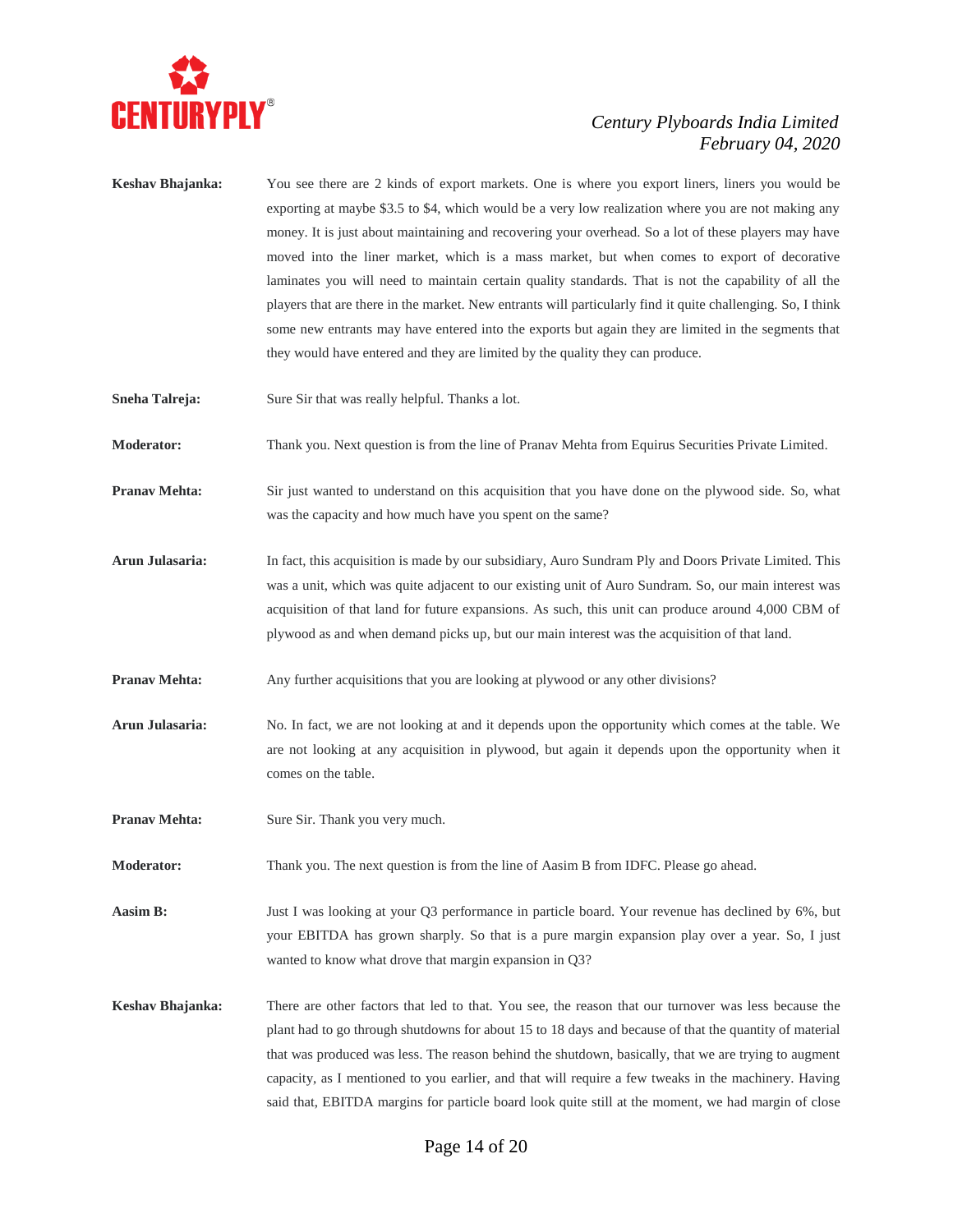

to 28% for the entire 9 months I think in Q4 as well we should be targeting this similar 27%, 28% margin.

- **Aasim B:** Yes, but I was just wondering, how did this margin expansion happen despite the fact that you took a shutdown of 15 to 18 days that is actually what I was looking at?
- **Keshav Bhajanka:** You see, if you look at last quarter as well or if you look at the entire year, our margins have been fairly stable. Last year margins were lower, but after that margins have picked up. Last turnover is Rs.26 Crores, this quarter our turnover is Rs.25 Crores, again, a margin of 29.7% EBITDA last quarter we are at 27.1% this quarter, so margins have been fairly stable. I think you were referring year-on-year.
- **Aasim B:** Year-on-year, yes Sir. So, is it a factor of just your capacity utilizing that has improved year-on-year, is that what has driven margin expansion?
- **Arun Julasaria:** Basically, margin expansion is due to expansion of gross profit margins. You will find that gross profit margins have gone up by almost 5%, if you compare Y-o-Y. So that is due to multiple reasons. In fact, efficiency in running the plant, a little bit correction in resin prices then better capacity utilization then day-by-day plant is also becoming stable.
- **Aasim B:** Sure. Sir, second question, the 8% core plywood volume growth that you have reported in this quarter, is that also purely a market share gain story and could you also break this up between growth in premium and mid-market segments?
- **Sanjay Agarwal:** As far as the breakup between the 2, it is not available at this moment, but then I am sure Rathi can give you by tomorrow or so that is not a problem at all and this 8% growth is actually maybe the result, I do not see much movement in the market very frankly. There is not much movement in the market, but whatever efforts probably we are trying to put in some months I see that it is getting better. In some months I find that, yes, I will not comment that whether we are doing it sustainably is going to give us result Yes.
- **Aasim B** Would you be able to comment on the whole plywood industry has that seen a decline in Q3 as well or is it more flattish?
- **Sanjay Agarwal:** That will be actually just giving you a data by thinking, yes, this is right. We have no data, absolutely no data very frankly. It is said that there are about some 100 units in Yamunanagar has closed down, but then there are no data absolutely. So, comment on that I do not think is really proper actually.
- **Aasim B:** Sure, Sir. Sir, finally, just another bookkeeping question. In Q3, your minority interest is a big negative number this is entirely because of the Laos impairment, right?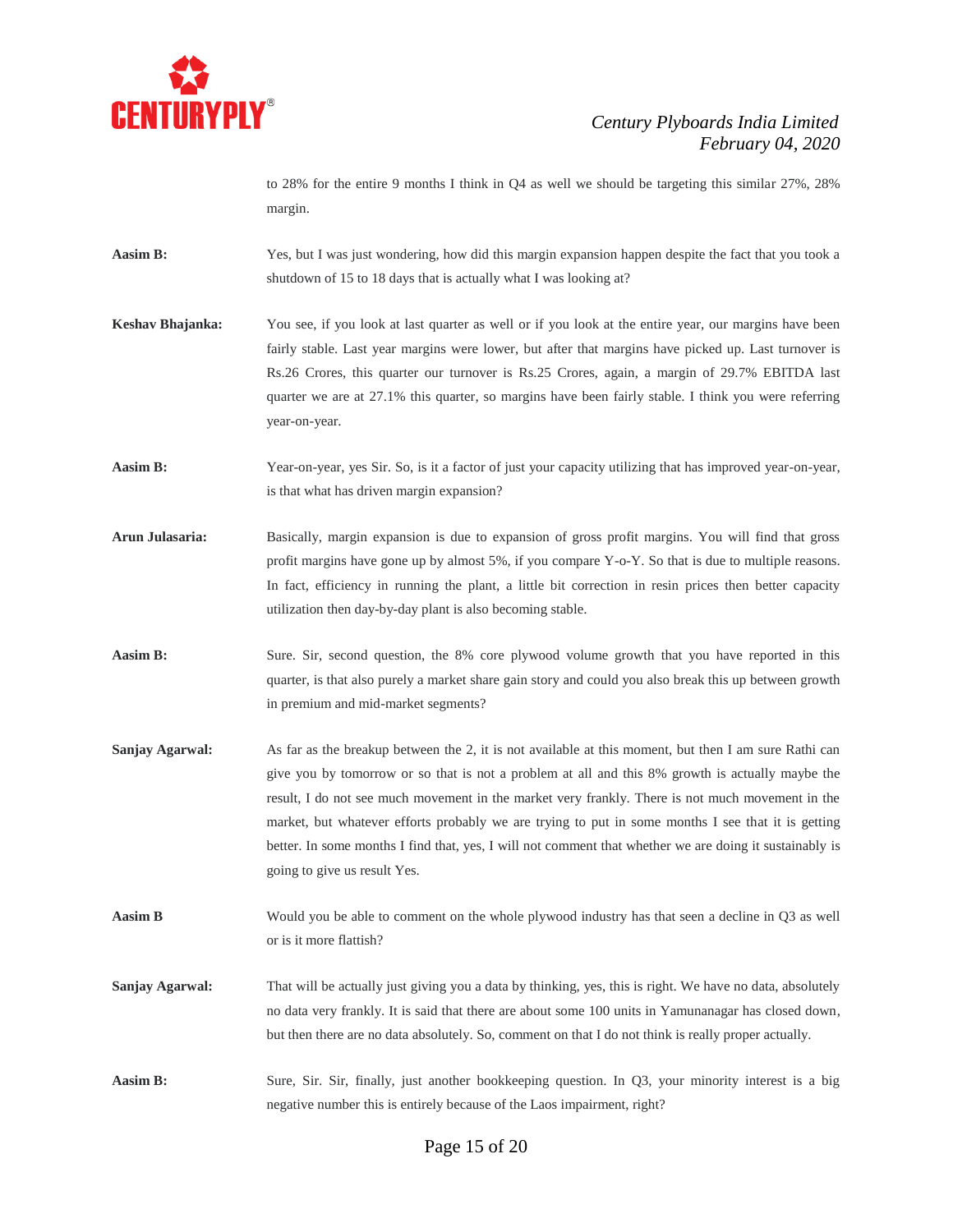

- **Arun Julasaria:** Yes, basically due to Laos impairment. Rs.46 Crores is impairment figure so that have made the figures haywire completely.
- **Aasim B:** Thanks a lot Sir.
- **Moderator:** Thank you very much. Next question is from the line of Bhavesh Chauhan from IDBI Capital Markets. Please go ahead.
- **Bhavesh Chauhan:** Sir just wanted to ask about the competitiveness of India in MDF. MDF seems to be imported at Rs.14000, Rs.15000 per CBM and our cost of production, if you consider 25% EBITDA margins, would be around Rs.16000, Rs.17000 per CBM so what is the difference between the competitiveness or cost of production between global companies and Indian companies?
- **Sanjay Agarwal:** See for India, basically, there are only 2 factors in this. One is the cost of real and another is logistic. So, any plant in the north it is absolutely impossible for us to export. So, if the plant is somewhere near the port like Green today is exporting quite a bit of their production, but they are exporting because they are unable to sell in India. So, they have to export. So actually, India is still not that capable to export, but yes, under duress because you have no choice or maybe we have some export obligations we need to export. The reason is mostly logistic. In other countries, the logistic things are so well organized and with large, huge volumes, their costs are so low that it is viable for them to export. If you make even \$5, \$7, it is yes, we will set up plants and we will export. It does not matter, but then even that is not possible.
- **Bhavesh Chauhan:** So basically, you are saying that there is a huge scale at which the operations run globally and that is why they are able to export even at Rs.12000, Rs.13000?
- **Sanjay Agarwal:** Not only that. The more important is the logistics. If the logistics are right, if you are at the right place, if you have the right kind of cost for moving the goods so in Malaysia or say in Vietnam, the factories and the timber are very near to the port, so that is how actually they are able to manage all the logistic costs very well.
- **Bhavesh Chauhan:** Thank you Sir that was helpful.
- **Moderator:** Thank you. Next question is from the line of Achal Lohade from JM Financial Limited. Please go ahead.
- **Shrenik Bachhawat:** This is Shrenik from JM Financial. Sir, my first question is even I did some channel checks in Yamunanagar, and I got to know that some 20% of the plants have shut down and more will be shutting down by March. Sir, I wanted to know if these plants are actually shutting down, will it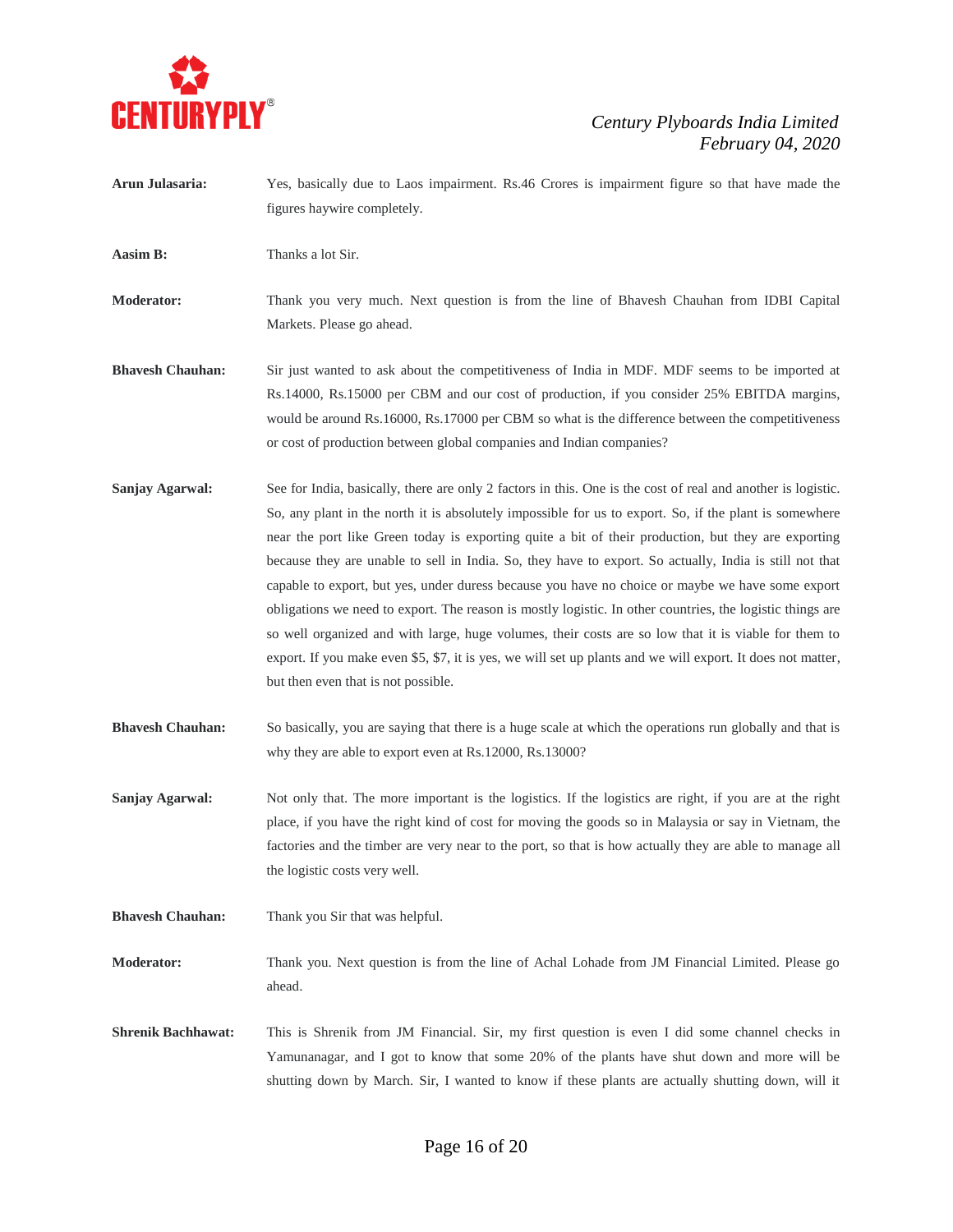

benefit the organized base or the customer base is different for Yamunanagar and branded players like us?

**Sanjay Agarwal:** Ultimately, the customer is same. There is no difference. The story what you hear that Yamunanagar plants have closed down even I just spoke and there is another corollary to that. Earlier, you see because of the excise exemptions people used to set up one plant and then they will have some other plant next to their existing plant just to show that there is a separate plant, but which will really not operate they will actually take out the material from the first plant itself. So all these units, which are saying that they are closing down, are these plants, which are actually, you can say, kitchen plants, most of them. So they are not actually closing down the main plant, the main plant is still operating and the kitchen plants are getting closed. So it may be 100, it may be 200. There are supposed to be 3,300 units across the country. So out of that, maybe 500, 700 will be like this kitchen plants or maybe 1,000 may be like these kitchen plants actually and plywood market is vast, about, say, Rs.28000 crores, Rs.30000 Crores is the industry. So out of that, even closing down 5, 10 units are going to make a difference, but the units are too small. Ultimately, the government has to really come out with the proper thing. They are trying out RFID thing in trucks. I do not know how much they have succeeded and then they are trying now these invoices from their portal. I think this will actually bring in some solution, but then this one is actually to bring down to the smaller players is going to take a lot of time. They are going to bring in, I think, Rs.100 Crore plus units from April 1, 2020, but getting it down toRs.10 Crore plus are going to take, I think, 2 years.

**Shrenik Bachhawat:** Sir, do you think the rise in the timber costs would have made these small plants unviable?

- **Sanjay Agarwal:** See, rise in timber costs is there a little bit, but it is not really too much. The rise in timber has been basically for poplar, but the prices of eucalyptus have not really risen. So yes, it makes a difference. Those who are accustomed to making plywood of only poplar, yes, it will make some difference to them, but I think poplar or even eucalyptus is not that difficult to handle. I do not think that is the reason.
- **Shrenik Bachhawat:** Assuming if we start the construction of the new UP plant in the next 6 months, what will be the capex mix for FY2021 and 2022 and what will be the debt/equity mix?
- **Keshav Bhajanka:** I think the CFO will be able to answer the debt/equity mix, but the total capex will be around Rs.400 Crores, I would say Rs.450 Crores for the Sitapur plant and considering our cash accruals are very strong, within 6 months, we are actively looking at overall debt figure less than Rs.100 Crores. So, I do not think there is going to be a drastic increase in that?
- **Arun Julasaria:** Regarding debt/equity mix, usually, we will go for 75% of plant cost by way of debt. That is usually we will go for, but what happened last time when we set up Hoshiarpur plant, we got I think some close to 25%. but by the time plant was getting set up, we had done a case of accruals. So, we have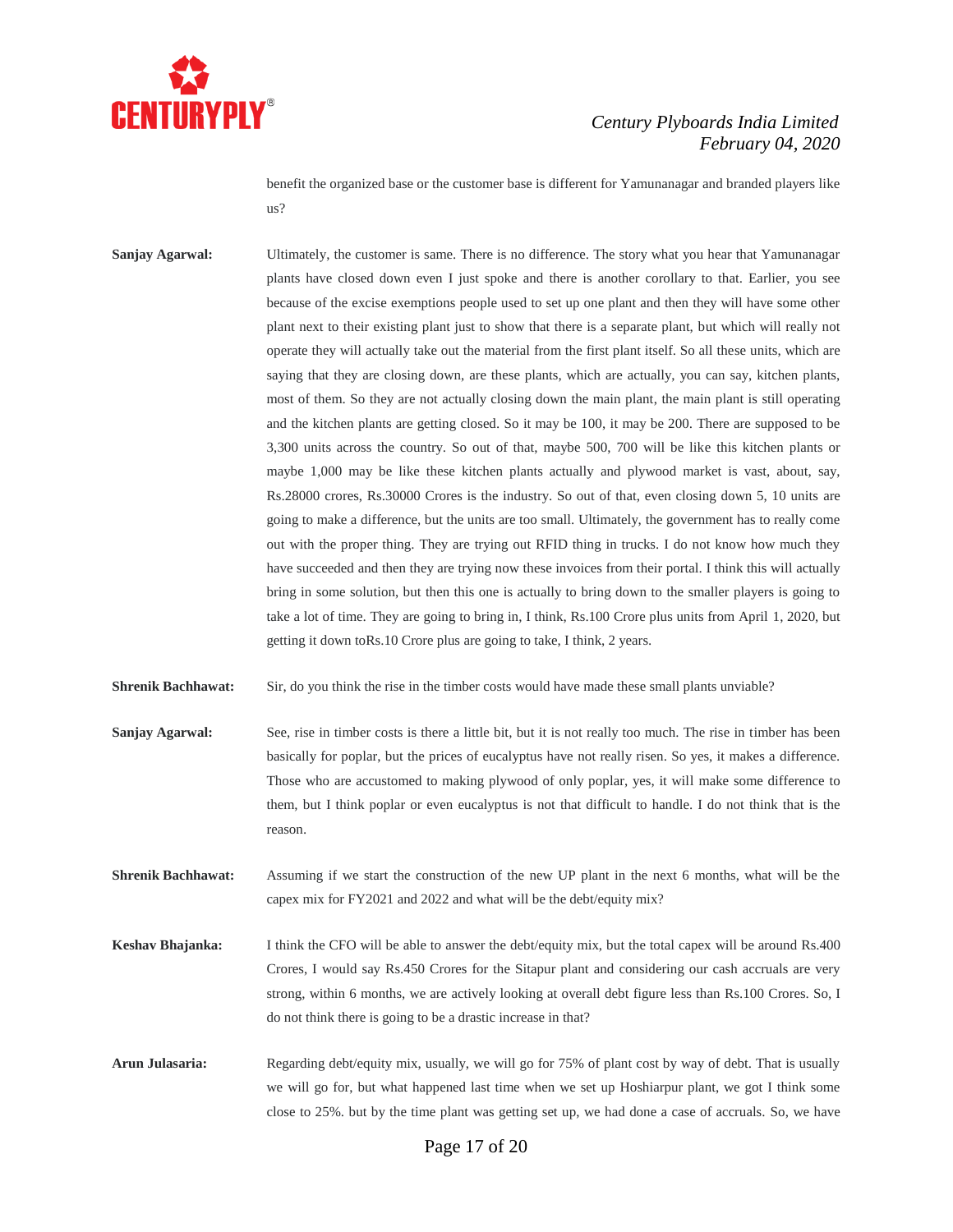

drawn only 55%, 60% only, balance we have forgone and we were supposed to pay the whole term loan in 7 years. In our case, accrual was so strong, so we have prepaid within 3.5 years only. That will depend usually we go for 75%, but if our cash accrual is more then we can go for less also.

- **Shrenik Bachhawat:** This Rs.450 Crores of capex will be how much can we factor in FY2021, if we start the construction in the next 6 months?
- **Arun Julasaria:** In fact, for first 6 months, we have to pay only advances to plant suppliers and we hope to pay for land and part of civil court. So around one third is spent in first 6 months and then balance is within 2, 3 years.
- **Shrenik Bachhawat:** Thank you so much.

**Moderator:** Thank you. Next question is from the line of Manoj Bahety from Carnelian Capital Advisors. Please go ahead.

- **Manoj Bahety:** I just wanted to understand like the way we are seeing the growth in MDF and the kind of subdued growth in plywood, it shows clearly the trend that MDF is taking away the market from the plywood the way it has happened in other countries of the world. So is the similar trend you are seeing in India and if that is the case are we like in terms of if I look at like next 3 to 5 years growth parameters for Century as a whole so still I think we are saying that Rs.450 Crores of capex for the new plant. Again like 2, 3, 4 years down the line, we will be again facing this kind of situation like where our top most growing segment we are running short of capacity so how do you tackle this so first of all my first question, like is it happening that MDF is taking away the overall market share from plywood?
- **Sanjay Agarwal:** I will answer it like this. You need to understand that in plywood there are 2 segments. One is the deluxe segment or the higher segment and one is the lower segment. The MDF and particle board is replacing the lower segment for making the cheaper furniture. As far as if you think that the plywood growth is subdued or it will be taken over by MDF totally, so I will tell you a story about China. I do not have the figures exactly. Our Chairman is today not online, otherwise he would have given you the figures also, he remembers much, much better than us. The plywood growth in China is now bigger than MDF growth. Particle board growth is better than MDF growth. So, there was a time when MDF grew lot faster, did much better, but now particle board and plywood, both are doing much, much better. So, plywood has his own advantages and in a country like India where actually I will just ask you a question. I think I have asked 2, 3 years back this same question. The richest people in the world, how do they get their furniture, suppose somebody on Fifth Avenue he wants his furniture he does not go to IKEA, he goes to a designer and the designer makes his furniture as per his requirement. Is not it?

**Manoj Bahety:** Correct.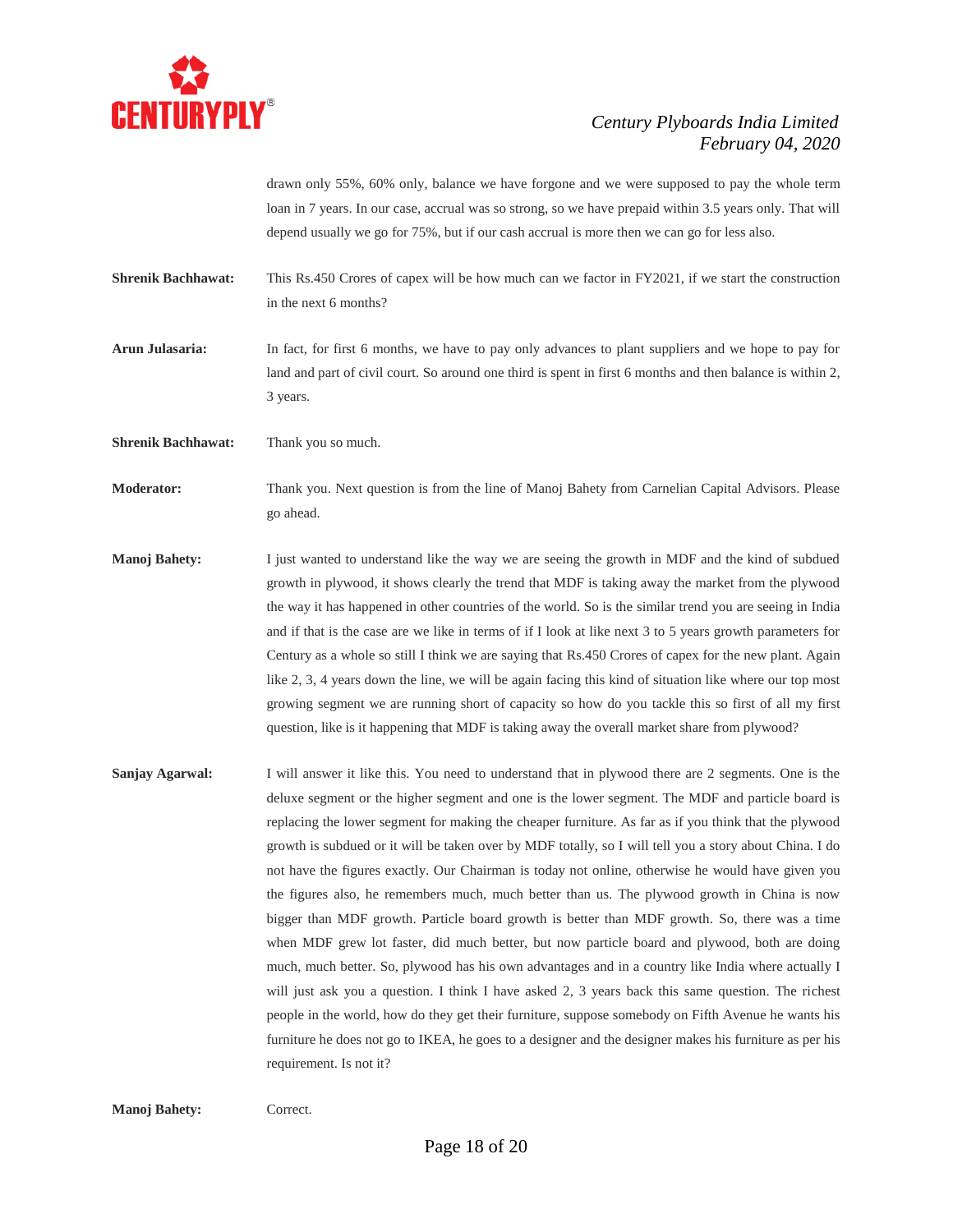

- **Sanjay Agarwal:** But the same facility in India is available to everybody because we have many contractors and designers available across in every town. So why will people go for readymade furniture so much, so that is why you will see that the furniture industry in India is growing, but not to that extent. Similarly, that is why I can say with a lot of surety in my mind that plywood will not suffer. There are whatever growth in the total panel industry is coming, a lot of it will be taken by MDF and some of the lower quality plywood, which actually are not good plywood, will be replaced by MDF and particle board.
- **Manoj Bahety:** My second question, like, does it make sense to go a little bit more aggressive on capex at least, need to have like surplus Brownfield expansion bandwidth in our upcoming capex facility, so next time, whenever there is this kind of situation like where we do not have capacity, but the demand is there?
- **Keshav Bhajanka:** Like I told you, this is going to be a combination. This is going to have particle board and MDF. Maybe 2, 2.5 years down the line when it is running at 100%, we will have the option to just add another hard press, another continuous press and double the capacity of the line. That entire turnaround time would be less than 9 months.
- **Manoj Bahety:** Got it. Thanks for taking my questions.
- **Moderator:** Thank you. Next question is from the line of Abhishek Joshi from CGS-CIMB. Please go ahead.
- **Abhishek Joshi:** My questions have been already answered. Thank you.
- **Moderator:** Thank you. The next question is from the line of Suyash Rane from ITI Capital Limited. Please go ahead.
- **Suyash Rane** So I have a couple of questions. One question is, is there a breakup which we have in terms of revenue based on sales through B2C and B2B, like B2B sales to the large furniture manufacturers or maybe the real estate player and my second question is, are we affected largely or positively or negatively by IKEAs of the world?
- **Sanjay Agarwal:** As far as the bigger, larger projects are concerned, the whole company sale to these bigger projects is hardly 8% or 9%. So, Century has always been focused on channel sales to consumer sales, not much on project sales because there the outstandings are bigger and larger time period and secondly the prices are lower. So, we have never focused into that segment actually and OEMs, yes, we are supplying most of our particle board is going into OEMs. Particularly nothing of plywood is only maybe some 0.5% or 1% may be going into OEMs as far as plywood is concerned and then the similar figures are for laminates also. What was your second question?